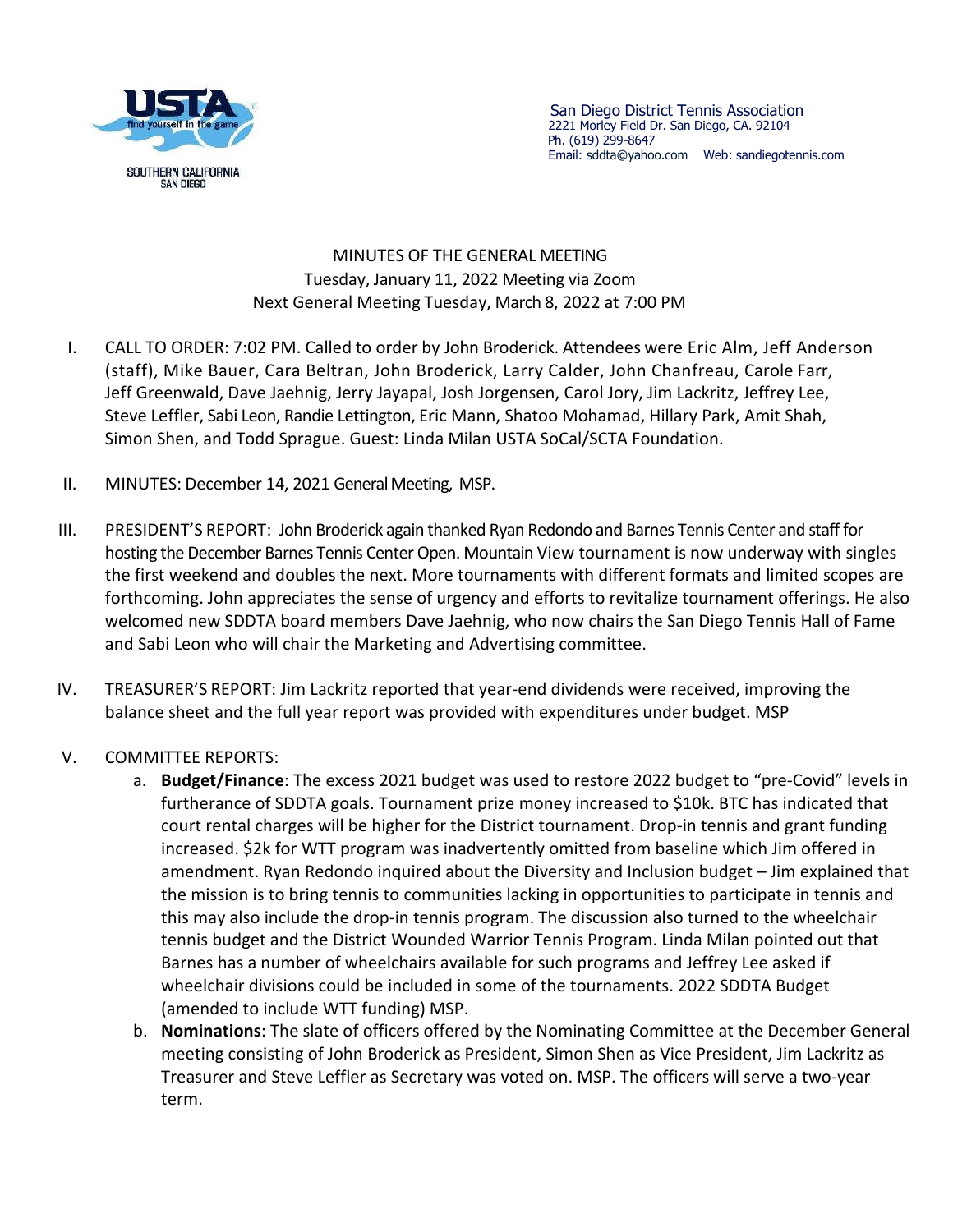- c. **Tournament Sanctions & Scheduling**: Jim Lackritz reported that the committee met last Monday. They are looking at how to restore tournaments in addition to Balboa, La Jolla, Mountain View, Rancho Penasquitos, and Barnes. Lots of weekends still open with USTA encouraging one weekend tournaments. La Costa is looking at a one weekend tournament the end of April. Eric Mann pointed out that Mountain View is proposing a couple of new tournaments including a "Juneteenth" tournament, but was pointed out that it might conflict with the La Jolla tournament. Ryan Redondo mentioned that SoCal Sectionals will be at Barnes and suggested setting up a "San Diego Circuit" to appeal to Orange County and LA players and possibly a clay circuit with the 3 clubs who have that surface. Linda Milan mentioned that SCTA has a popular "Fast4 Tennis Circuit" and that SCTA has a policy limiting same weekend tournaments. Jim responded that SDDTA also tries to avoid this situation within the county especially if tournaments attract the same players or are in proximity. Hillary Park agreed to contact PBTC about holding a tournament there but raised the general concern that over scheduling could lead to too many tournaments and this could depress player registrations for the individual tournaments.
- d. **Tournament Evaluation**: Hillary Park said she will be planning future tournament evaluations. The next tournament is at end of February at Barnes and will be run by Paola Diaz. Todd Sprague said he can suggest other ways to do tournament evaluations. Tournaments will be encouraged to provide online links to tournament evaluations.
- e. **Marketing and Advertising**: Sabi Leon announced she will be promoting the tournament calendar, Tennis on Campus, college teams, club events, local players and college scholarships on social media such as Facebook, Instagram and the SDDTA website. She would like photos from tournaments from board participants so they can be shared. For instance, Randie has two USTA league teams that are going to sectionals so please get photos. John Broderick recommended a committee meeting. New SDDTA banners (TBD) will highlight our website at tennis facilities.
- f. **Club Liaison**: ECCTA (La Mesa) is hosting a UTR tournament February 19-21 and pushing to get LED lighting installed. Shatoo Mohammad is running the tournament and needs score tenders. Jim Lackritz suggested Shatoo contact David Gill at the Greater San Diego City Tennis Council.
- g. **San Diego Tennis Hall of Fame**: Dave Jaehnig reported that there would be a meeting at the end of February. The SDTHOF induction will be in August during the District Tournament. Selection committee members include Ryan Redondo, Sue Sprague, Jim Kellogg and David Whitehead. Jim Lackritz is available to help with vote tabulations, if needed.
- h. **Bylaws and Committee assignments**: Mike Bauer and Larry Calder are committee members. Could use another member. Mike pointed out that, per the Bylaws, there must be at least 7 members on the Executive Committee, 4 of which are officers. The President can select the non-officer members who are then voted on by the Directors.

## VI. OLD BUSINESS:

- a. **SDDTA Tournament Supervisor**: Simon Shen suggested we approach the USPTA and the Umpire Association to advertise the position. He shared some preliminary language for the posting and may have located a couple of interested people. Will need to consider a contract mechanism. Independent contractor may need to carry insurance but may not be required by USTA. This may vary by club. Clubs could get a rider on their USTA policy, and the tournament supervisor must have Safe Play certification according to Linda Milan.
- b. **Greater San Diego City Tennis Council**: John Broderick will coordinate efforts so we can work together for better court access at schools for general weekend play, tournaments, leagues, programs, etc. In response to the newsletter, GSDCTC reached out to support how to get high school court use. They provided a list of courts that they had success with getting court access.